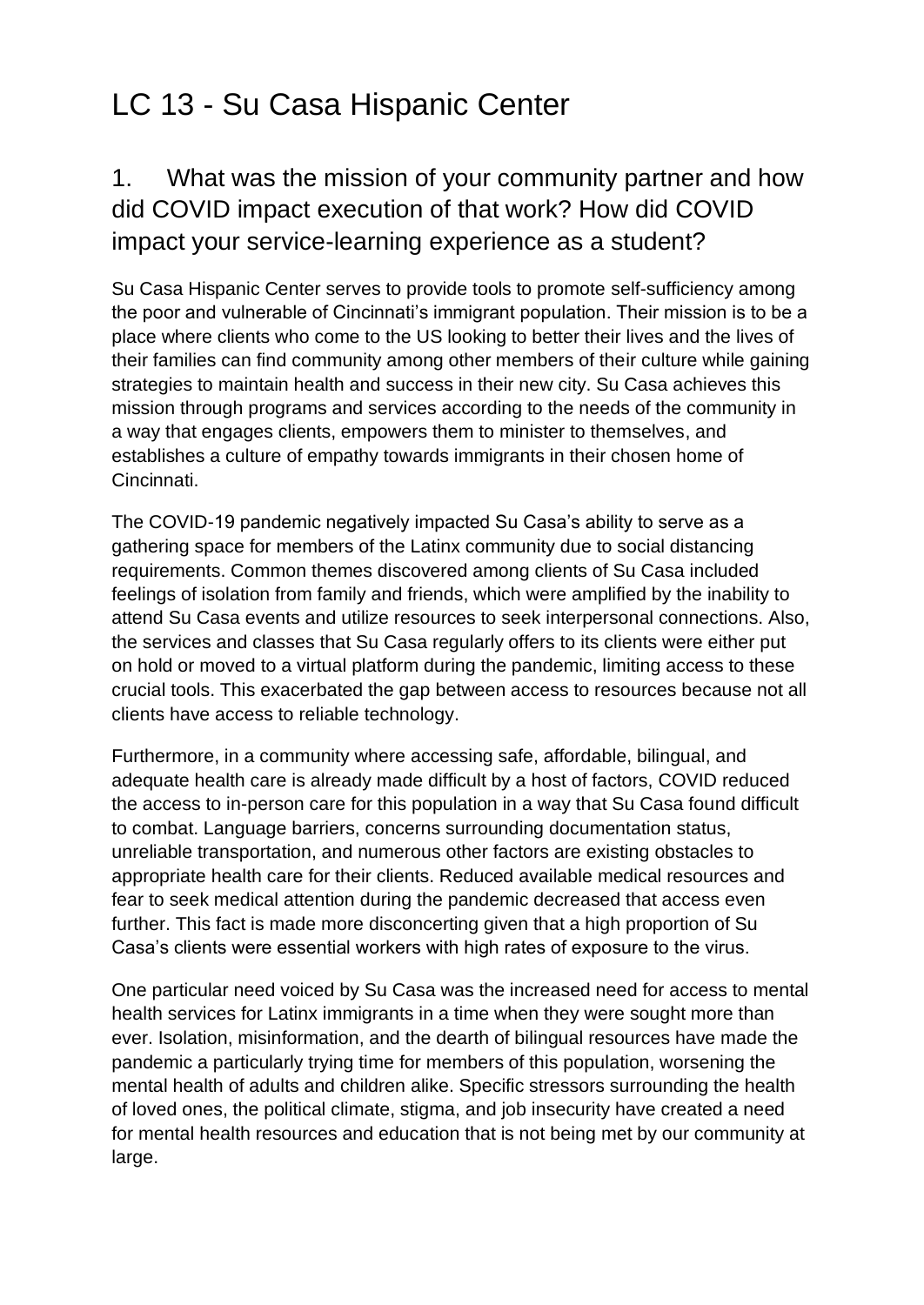As students seeking to be of service to Su Casa and their clients, we found difficulty entering into their community because of the restrictions imposed by the pandemic. We had to learn to meet the requests of the organization through virtual methods with which no party was fully comfortable. The majority of us also missed the opportunity to spend time at Su Casa engaging with clients which would have been the best way to fully understand their needs and perspective.

### 2. How did COVID impact the community and clients served by your community partners?

Key Findings[https://docs.google.com/document/d/1aOQDWjLN7CAqTTWqYnodxbcdi4EExQK3](https://docs.google.com/document/d/1aOQDWjLN7CAqTTWqYnodxbcdi4EExQK3Lh1I708bKhM/edit?usp=sharing) [Lh1I708bKhM/edit?usp=sharing](https://docs.google.com/document/d/1aOQDWjLN7CAqTTWqYnodxbcdi4EExQK3Lh1I708bKhM/edit?usp=sharing)

The Hispanic/Latino community was heavily impacted by the COVID-19 pandemic. We were able to initially have a conversation with Su Casa's staff on the impacts of COVID that they've seen from their clients. Su Casa's staff mentioned clients' struggles with mental health, insufficient funds for rent and living expenses, frequent exposure as frontline workers, insufficient employment, language barriers, access to health-related resources, and racism. Specifically, Su Casa emphasized the impact on undocumented individuals. Individuals without documentation were uniquely impacted by the pandemic by inadequate access to health resources and other resources, such as stimulus checks, that could have helped them through the pandemic.

Many members of the community work on the frontline, in the service industry. This type of employment puts them at increased risk for contracting COVID because they do not have the luxury of being able to work from home. Additionally, we have heard anecdotes of employers in this industry threatening to fire employees for taking the necessary time off to isolate/quarantine. Often, undocumented members of this community, live paycheck-to-paycheck, were prevented from receiving government financial assistance, therefore, many undocumented community members continued to risk exposure to COVID by working. The anxiety and fear of contracting the virus at work and infecting vulnerable children and elderly family members at home adversely affected the mental well-being of many in the Hispanic/Latinx community.

There were also barriers to receiving health care during the pandemic in the Hispanic/Latino community. Many were wary of receiving health-care services due to their undocumented status. There is also an additional language barrier in that there is a lack of vaccination sites that offer information in Spanish. Limited health literacy and health insurance coverage in this community is frequent and severely decreases access to health services. Our partners at Su Casa also added that a lack of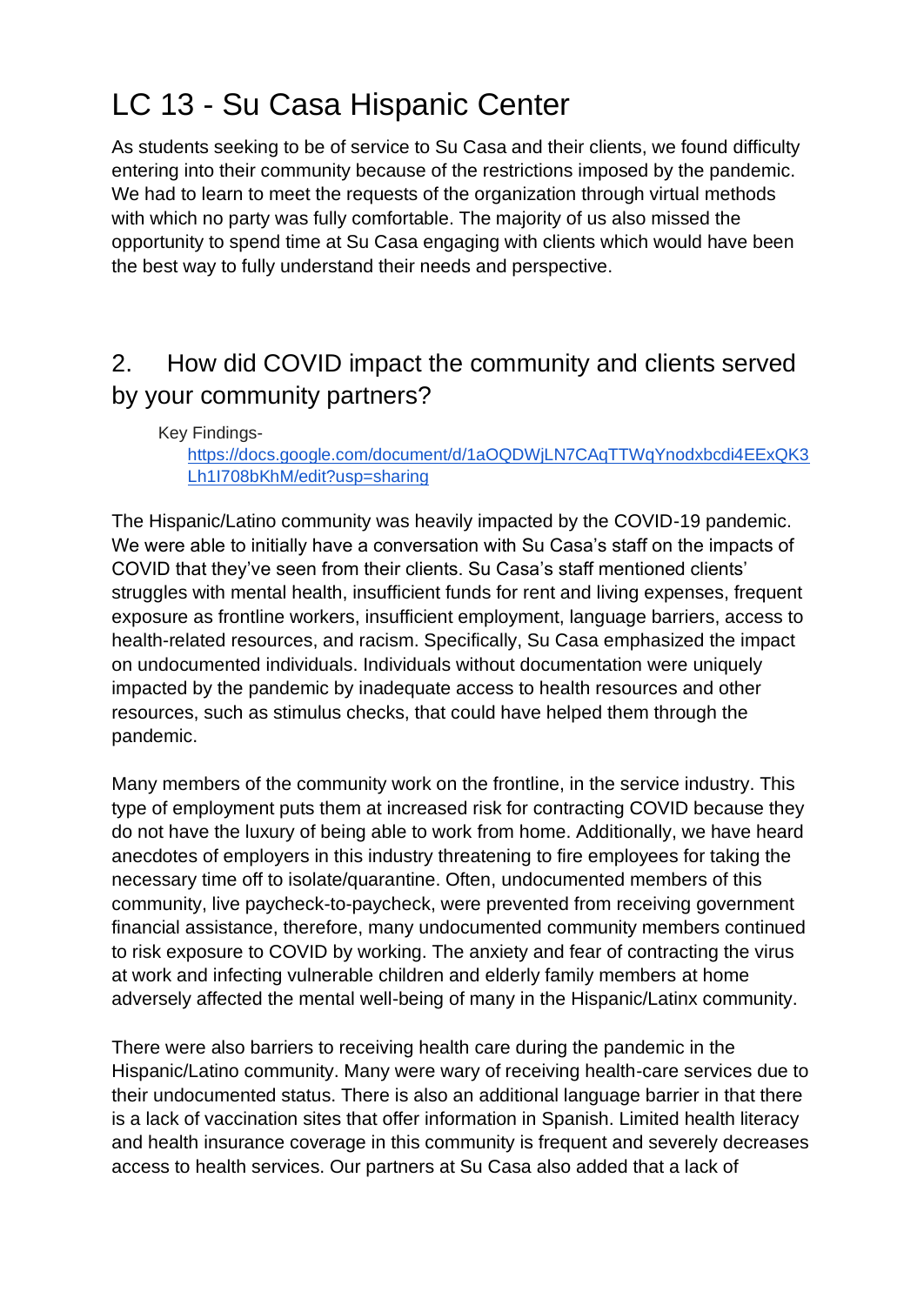awareness of resources, a complicated health system, and a lack of accessible transportation were also points that they made when documenting some of the barriers that community members faced when trying to access care.

In addition to these factors affecting the Hispanic Latino community in the United States, the COVID-19 pandemic has also deepened the stress and disparities impacting community level barriers such as mental health stigma. For instance, it is well established that social ties correlate with better physical and mental health outcomes. Social isolation - fewer close relationships, smaller social networks, and lower perceived social support - is associated with depressive symptoms. The social interactions and connections that COVID-19 has made more challenging may be related to increased coping abilities when encountering stress (such as the pandemic) and providing the individual a sense of self-worth and purpose. The pandemic has also compounded long-standing racial disparities. The Hispanic/Latino population faces: an increased risk for contracting COVID-19, decreased access to testing and treatment services, an increased risk of becoming infected due to working in service industries, and an increased likelihood of living in housing situations that make it difficult to social distance or self-isolate. Therefore, it is no surprise that a recent Pew Research report indicated that Hispanic/Latinos are more likely than the general U.S. population to see COVID-19 as a major threat to their health and finances. While this population is susceptible to adverse mental health outcomes, it is often difficult for undocumented individuals to seek mental health services. The fear of deportation, lack of healthcare access, and general stigma surrounding seeking help for mental health are just a few examples of barriers faced by this population.

### 3. How might students and physicians advocate for the needs of your partners and their community? What are needs that are particularly need of support at this time?

The population that Su Casa serves is one of the most vulnerable communities in the nation. The Latinx and Hispanic community of Cincinnati are especially vulnerable because many members lack legal documentation and are primarily Spanishspeaking. These intersecting identities have contributed to the marginalization of this community during COVID. Because of this marginalization, it is especially important for students and physicians to advocate on behalf of this community. The most pressing needs they are facing now during the pandemic include economic strain, access to vaccines and vaccine education, and childcare. Students and physicians can advocate for the needs of the Latinx community by ensuring that their voices are heard and that they have the necessary information/resources to make educated decisions for themselves and their families. During the COVID-19 pandemic, this issue is more pressing than ever and has exposed a number of shortcomings in the medical community's reach to some of the most vulnerable members of society.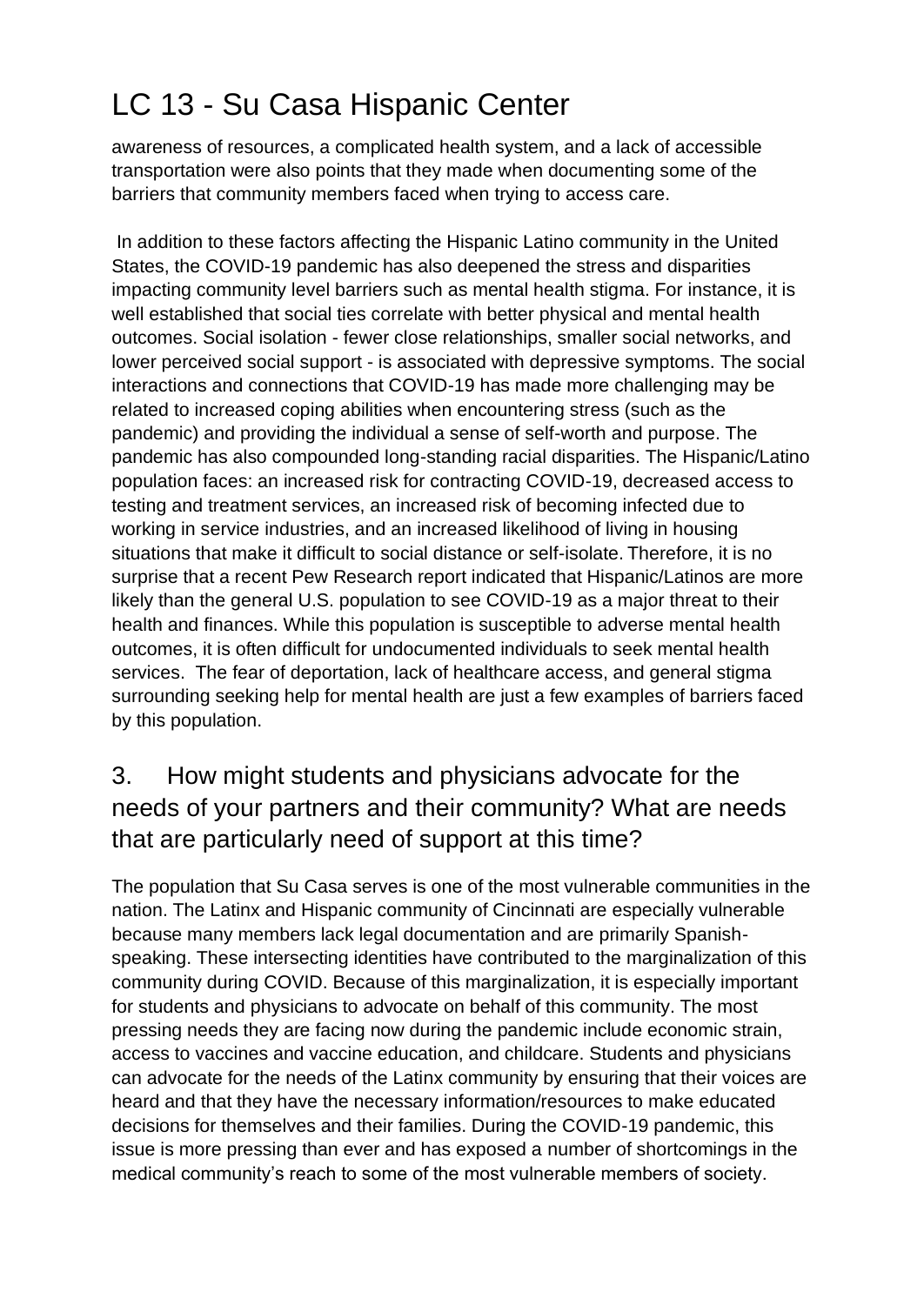Despite the best efforts of the local, state, and federal organizations to promote pandemic-prevention measures such as vaccination, there still remains a significant gap to reaching the Latinx community here in Cincinnati. For example, much of the currently-available information on how to access affordable healthcare, COVID vaccine information, and childcare is only available in English. Therefore, there is a great need for Spanish-speaking individuals to help translate materials and information to Spanish. There are a number of organizations in the Cincinnati area who dedicate themselves to helping their vulnerable population such as Su Casa, Good Samaritan Free Health Center, and CrossRoads Health Center. Some of their services include helping provide healthcare services at a reduced or free rate, directing clients to mental health services, and counseling some community members on pathways to legal citizenship. In addition to being aware of the language barrier that many Latinx and Hispanic patients face, it is important for physicians to be aware that the majority of immigrants in Cincinnati are uninsured and therefore will most likely need to access financial assistance in order to pay for healthcare. In the setting of a hospital, it is particularly important that physicians are conscientious of the fact their Spanish-speaking and uninsured patients will need to talk to a social worker about applying for financial assistance and may need an interpreter to carry out the process.

Our service project last year focused on the need for mental health services in Spanish. Our colleagues at Su Casa expressed that their clients were not only bearing the financial brunt of Covid-19 with no support, but they also had very limited mental health resources during this collectively traumatic time. The existing disparities on mental health were further exacerbated by the pandemic. In order to address this, the focus of our service learning project was addressing the need for mental health resources in Spanish and giving participants the tools they need to identify when they need professional help versus when (and how) they can cope on their own. Physicians can do their part to advocate for this community and reduce mental health disparities in the Hispanic/Latinx community by being aware of the impacts that the pandemic can have on the mental health of this community as well as being aware of the mental health resources in the community directed towards the Hispanic/Latinx community.

The economic strain from the pandemic on the Hispanic/Latinx community has been large. Our partners at Su Casa shared with us that many of the population they serve has been affected by

In addition, we tried to integrate direct financial relief into our project by putting our project funding toward gift cards that we raffled off to class participants. Originally, we considered providing Kroger cards to specifically help subsidize the cost of groceries. However, we realized that some of the recipients may have other establishments they prefer to purchase food from that may sell products that they are